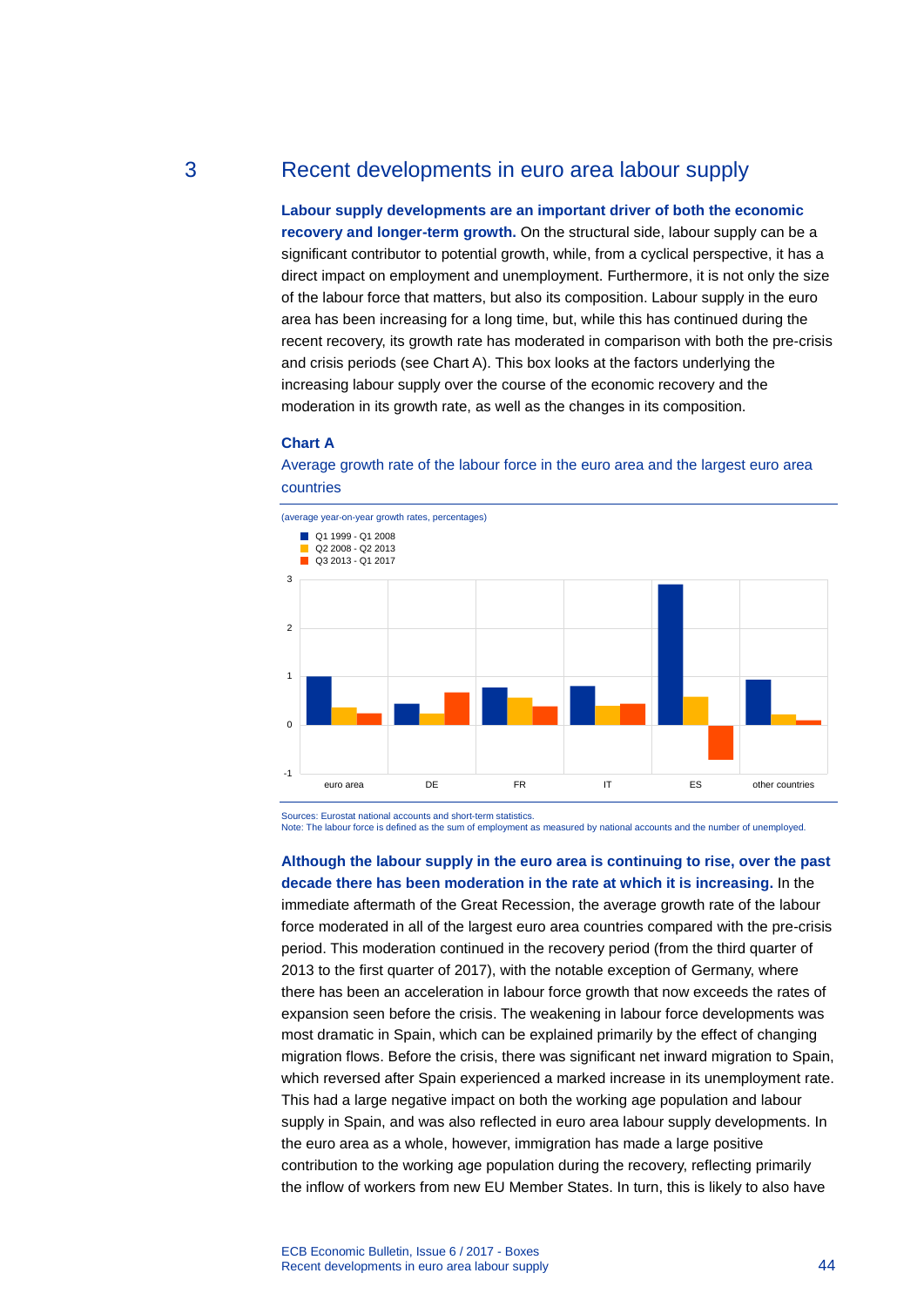had a significant impact on the labour force, particularly in Germany and Italy, but also in some smaller euro area economies.

**Since the start of the recovery, the rise in the participation rate has been a very important driver of growth in the labour force (see Chart B).** The change in the labour force can be decomposed into contributions from changes in the working age population (15-64) on one hand and the participation rate on the other. The slowdown in the growth of labour supply compared to the pre-crisis period reflects a moderation of growth in both the working age population and the participation rate, although the contribution from both components has remained positive over the course of the recovery. However, the largest contribution to the growth in the labour force has come from the rising participation rate.

### **Chart B**

Decomposition of the cumulative change in the labour force since the second quarter of 2013

(percentage points)



Source: Eurostat, Labour Force Survey.

-

Notes: 15-64 age group. Non-seasonally adjusted data. The change in the labour force can be decomposed into the change in the working age population and the change in the participation rate. The latter can be decomposed further into developments in the relative sizes of the age groups in the population and changes in the participation rates of the different age groups. For the calculations, we used five-year age groups. The residual includes other compositional changes, for example by gender.

**The euro area labour force is ageing, and more people are remaining** 

**economically active later in life.** The share of those aged 50-64 in the 15-64 labour force has increased from 30% to 32% over the course of the recovery, following a longer-term upward trend.<sup>[14](#page-1-0)</sup> As this age group has traditionally had relatively low labour force participation rates, its increasing share of the population might be expected to reduce the overall labour force participation rate. However, participation rates have increased among those aged 50-64 in the past four years (between the second quarter of 2013 and the first quarter of 2017 the participation rate increased by 0.7, 3.8 and 7.6 percentage points in the 50-54, 55-59 and 60-64 age groups

<span id="page-1-0"></span><sup>&</sup>lt;sup>14</sup> The trend increase in the older generations reflects the fact that the post-war "baby boomers" have reached these age categories and the share of younger generations has declined. See "Population structure and ageing", *Eurostat Statistics Explained*, Eurostat, June 2017, available at [http://ec.europa.eu/eurostat](http://ec.europa.eu/eurostat/statistics-explained/index.php/Population_structure_and_ageing)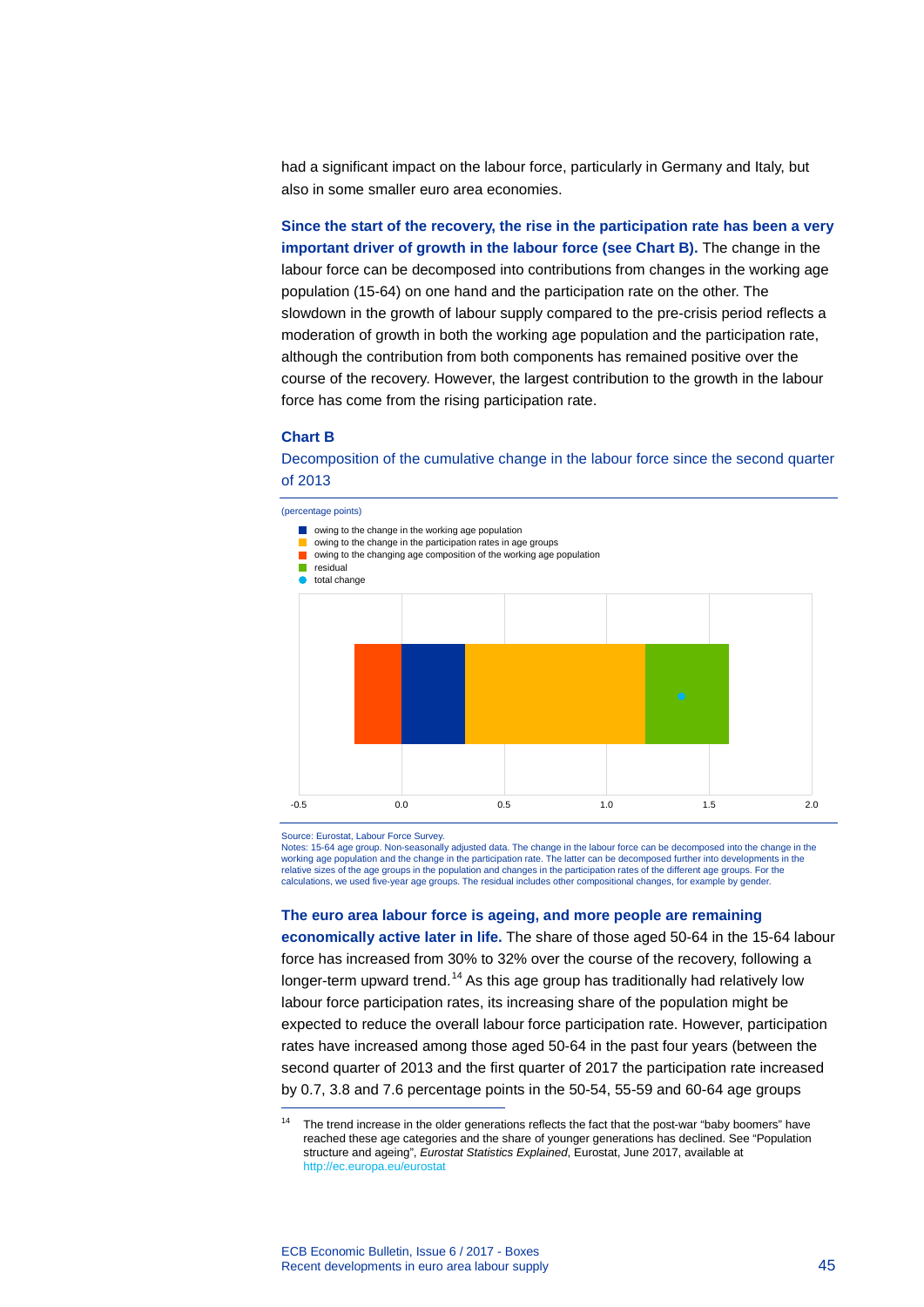respectively), driven by the increasing pension age in most countries, as well as other factors, for example the increasing education level of the population (which is discussed later). This is driving up the overall participation rate, counterbalancing the otherwise negative impact of the changing age composition (see the red bar in Chart B). Furthermore, the declining share in the population of the 15-24 age group has also contributed to the increase in the overall participation rate, as this age group typically has a relatively low participation rate. This positive compositional effect, however, has been partly offset by a decline in the group's participation rate since 2008.

**Continuing a long-term trend, the increase in the labour force during the economic recovery has been driven by the participation of women.** While the increasing share of the older age groups is characteristic of both genders, for women, growth in the participation rate over the course of the recovery has been larger and the decline in the prime-age labour force has been smaller (see Chart C). The rising participation rate for women and the way in which female participation differs from male participation are explained to a large degree by diverging developments in the educational levels of men and women. The share of women with tertiary education in the female working age population is greater than the corresponding share for men.<sup>[15](#page-2-0)</sup> It has also increased more steeply over the last decade in both the prime and older age categories and is a major driver of the increasing female participation in the labour force.<sup>[16](#page-2-1)</sup>

-

<span id="page-2-0"></span><sup>&</sup>lt;sup>15</sup> In the working age population, the share of those with tertiary education is only lower for women than for men in the older (55-64) age range, but the gap with men has been closing considerably over the last decade.

<span id="page-2-1"></span><sup>16</sup> See Thévenon, O., "Drivers of Female Labour Force Participation in the OECD", *OECD Social, Employment and Migration Working Papers*, No 145, OECD, 2013, available a[t http://www.oecd](http://www.oecd-ilibrary.org/social-issues-migration-health/drivers-of-female-labour-force-participation-in-the-oecd_5k46cvrgnms6-en;jsessionid=6vggtmgrrei75.x-oecd-live-03)[ilibrary.org](http://www.oecd-ilibrary.org/social-issues-migration-health/drivers-of-female-labour-force-participation-in-the-oecd_5k46cvrgnms6-en;jsessionid=6vggtmgrrei75.x-oecd-live-03)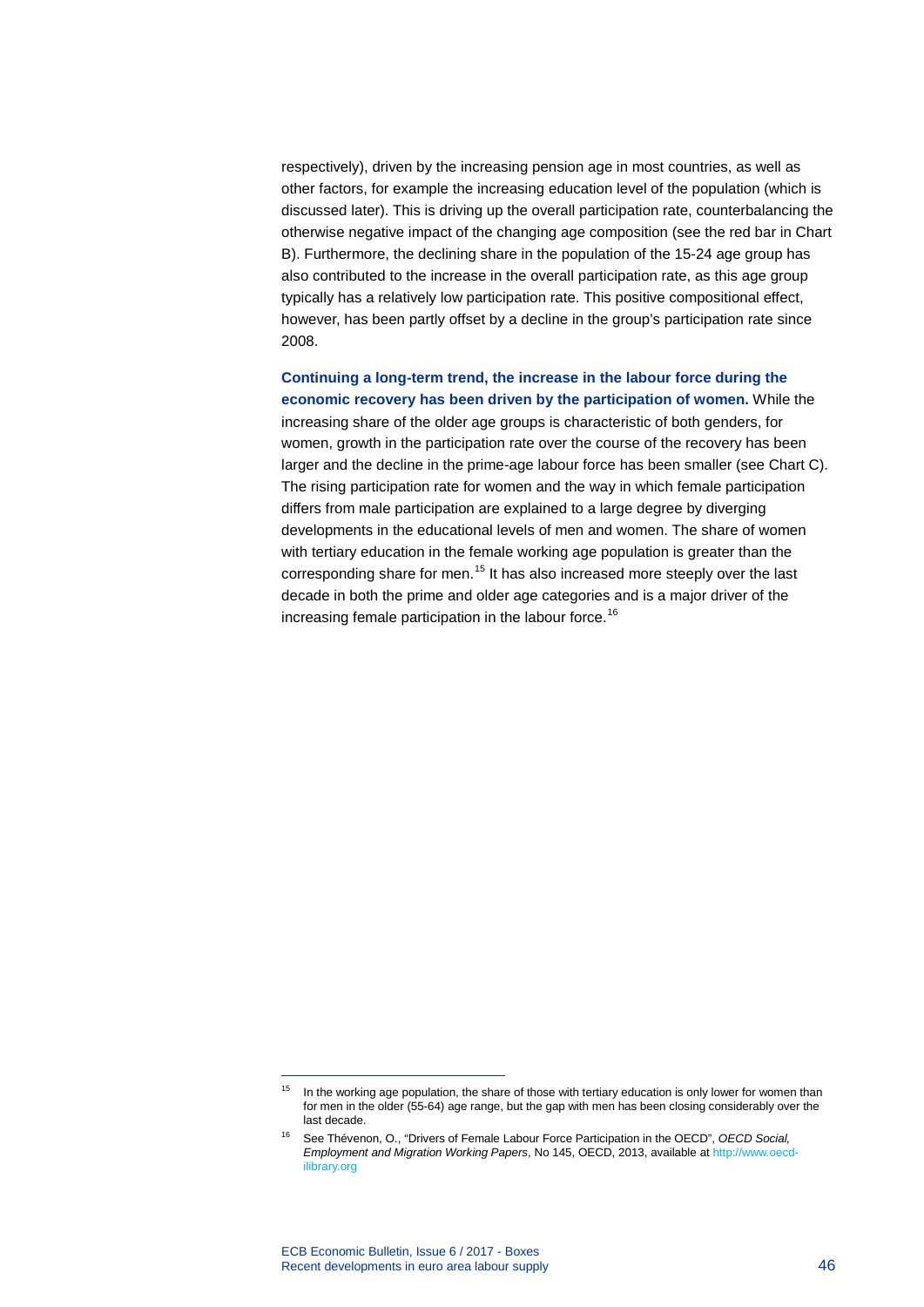### **Chart C**

Decomposition of the cumulative change in the labour force by gender and age in the euro area and the largest euro area countries during the economic recovery (from the second quarter of 2013 to the first quarter of 2017)



Source: Labour Force Survey.

<span id="page-3-0"></span>-

Notes: Youth: 15-24, prime age: 25-54, older: 55-64. Non-seasonally adjusted data.

**Cyclical effects have contributed to diverging developments in prime-age male and female participation rates.** The participation rate of prime-age males has been declining since the start of the crisis, likely driven by the cyclical decline in employment in sectors and positions which are traditionally male-dominated (namely, construction and low-skilled physical work).[17](#page-3-0) The recent moderation in this rate of decline over the course of the recovery reflects the improving labour market situation in these male-dominated sectors. At the same time, the female participation rate may have been impacted over the business cycle by the "added worker effect" – the tendency for women to enter the labour market when their male partner loses his job or withdraws from participation. The added worker effect may have become particularly relevant given the strong impact of the crisis on income (and wealth), and thus it is likely to have played a role in the increasing female participation during the crisis in several euro area countries.<sup>[18](#page-3-1)</sup> More recently the participation rate of primeage women has been increasing at a slower rate during the recovery than before, which again may reflect the fact that, with an increase in male employment, there is now a reduced need for women to enter the labour market solely to maintain family income.

See Black, S., Furman, J., Rackstraw, E. and Rao, N., "The long-term decline in US prime-age male labour force participation", VOX, CEPR's Policy Portal, Centre for Economic Policy Research, 2016, available a[t http://voxeu.org,](http://voxeu.org/article/long-term-decline-us-prime-age-male-labour-force-participation-and-policies-address-it) which explains the reasons for declining prime-age male participation for the United States. Similar factors may be present in the euro area. Among the largest euro area countries, over the course of the crisis, the participation rates of prime-age males have declined most in Italy, but some moderation has also been seen in Germany and France (in the latter, even before the crisis).

<span id="page-3-1"></span><sup>&</sup>lt;sup>18</sup> For an examination of the added worker effect in European countries, see Riedl, A. and Schoiswohl, F. "Is there an added worker effect? – European labor supply during the crisis", *Focus on European Economic Integration*, No Q4/15, Oesterreichische Nationalbank, 2015.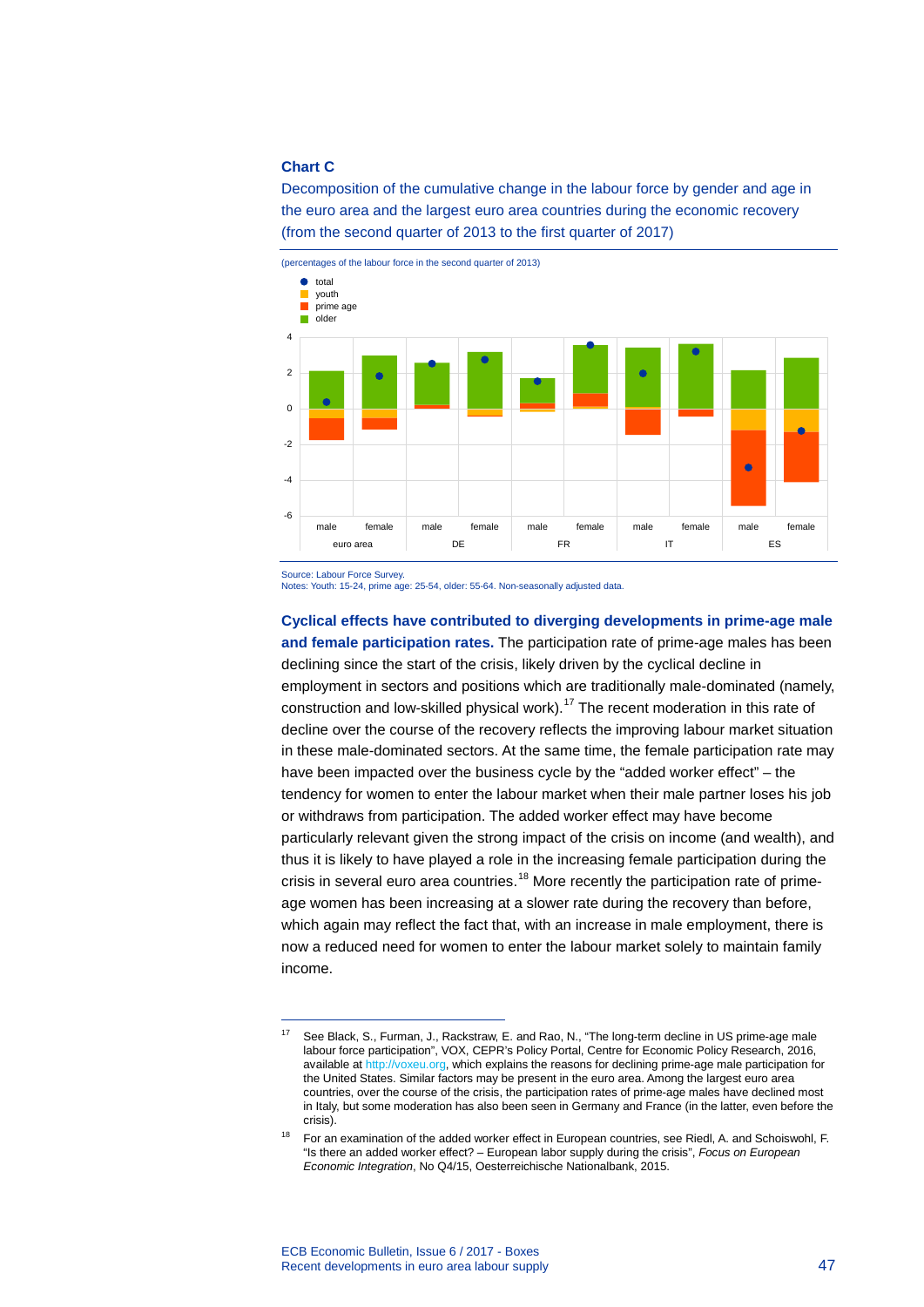#### **The composition of the labour force by skill is also changing, which is**

**explained by structural forces.** Over the course of the recovery, the increase in labour supply has been dominated by the highly skilled. There is a clear longer-term shift towards a growing number of the highly skilled in the labour supply, while the numbers of those who have only primary education or less have been declining since the second quarter of 2013. The number of those with medium-level skills has been increasing only moderately, as a result of increasing labour supply of the medium-level skilled in the older age categories and declines in the prime-age segment (see Chart D). All these changes are driven primarily by developments in the composition of the population by educational level.

## **Chart D**

Composition of the change of in the euro area labour force before the crisis, during the crisis and over the course of the recovery by age and education level



Source: Labour Force Survey. Notes: 15-64 age group. Low skilled: less than primary, primary and lower secondary education (levels 0-2), medium: Upper secondary and post-secondary non-tertiary education (levels 3 and 4), high: tertiary. Non-seasonally adjusted data.

**Overall, while the pace of growth has moderated, the labour supply has continued to increase over the course of the recovery, largely driven by ongoing structural factors.** The increase in the participation rates of the older generations is the single most important explanatory factor behind the recent increases, but the growing participation of women has also contributed positively. By contrast, the changing age composition of the labour force and the declining participation of prime-age males and the young have both made a negative contribution to the labour supply. Finally, the increase in the labour force has been driven by the highly skilled, while the supply of low-skilled labour has decreased. These developments follow longer-term trends, while the business cycle has had a smaller impact on labour supply. The increasing contribution of older age groups, women and the highly skilled to the labour supply are also reflected in the changing composition of employment. At the same time, there is potential for policies to enhance labour supply, which is also indicated by the heterogeneity in participation rates across the euro area. Such policies could include, among others, increased flexibility in working time arrangements, tax systems that incentivise the participation